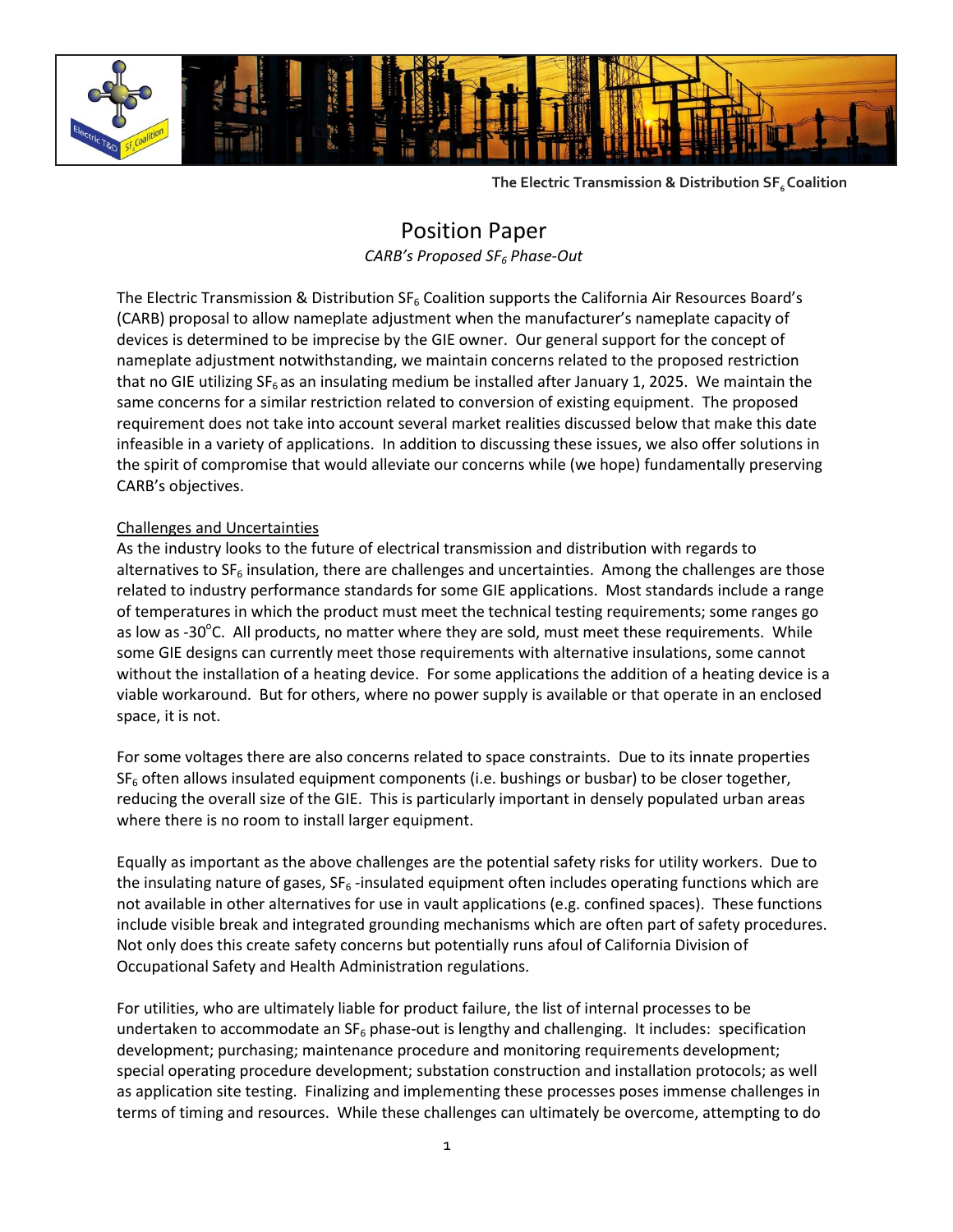so for all GIE at every rating contemporaneously is not viable.

There are plenty of uncertainties as well related to an  $SF_6$  phase-out. For example, the time it will require for both OEMs and utilities to evolve from an  $SF<sub>6</sub>$ -centric insulation industry to one relying on other insulations is unknown. For OEMs, many of whom make dozens of SF<sub>6</sub>-insulated products, research is still ongoing as to whether proprietary operating mechanisms and other design components will continue to function when used with an alternative medium let alone with the same reliability and longevity as with  $SF<sub>6</sub>$ . Product re-designs and changes to the manufacturing processes also must be taken into account.

To be sure, OEMs and utilities have been considering these issues and performing provisional testing for several years now, but not all of them have proceeded to pilot product testing. Shifting an entire industry in a manner that this phase-out anticipates will require an exponentially greater effort and lead to a variety of unknown factors requiring further analysis, testing and resolution before products are market-ready.

### Tiered Regulation

In order to truly understand the portion of the GIE market that is ready for alternative insulation now while accurately predicting what will be ready by 2025 would require a market analysis that is beyond the scope of this position paper and likely more in-depth than any regulatory agency has performed. To do so, one would need to consider at least five elements: voltage and current rating, functional mechanism, installation and manufacturer. And one would need to perform this analysis for each  $SF<sub>6</sub>$ alternative: oil, air, vacuum, alternative gas (and various mixtures), and solid dielectric.

Even if the above task were undertaken, any regulation correlated to the findings would be unnecessarily lengthy and complex. That said, this position paper does recommend a tiered approach that reflects current market realities as well as take into account those we anticipate to be present moving forward.

We recommend moving the effective date from 2025 to 2030 for all GIE that operate at ≤72.5kV and are rated to ≤40kA. Although there are some alternative insulating media for these applications, not all applications have replacements for  $SF_6$  insulated equipment.

We recommend moving the effective date from 2025 to 2035 for all GIE that operate at a max voltage range above 72.5kV up to 170kV and are rated to ≤40kA. These ratings exist today from multiple manufacturers but only in a few pilot installations overseas. We believe this goal could be safely achieved by 2035.

We recommend moving the effective date from 2025 to 2040 for all GIE that operate at a max voltage range above 170kV up to 550kV and are rated above 40kA up to 63kA. This encompasses the majority of California's transmission infrastructure and would take at least a decade to test and pilot effectively.

We recommend adding an exemption for GIE that operates at a max voltage range above 550kV (not used in CA currently but may be future expansions that include this voltage) and are rated above 63kA. To our knowledge, no industry participants has even begun to analyze or test the implications of non-SF<sub>6</sub> insulation technologies for this range and it would be impossible at this point to offer an educated guess as to the viability or safety. We recognize that California does not currently use transmission voltages at this level, but this may change with future expansions. Including this exemption now will avoid having to revise the regulation at a later date.